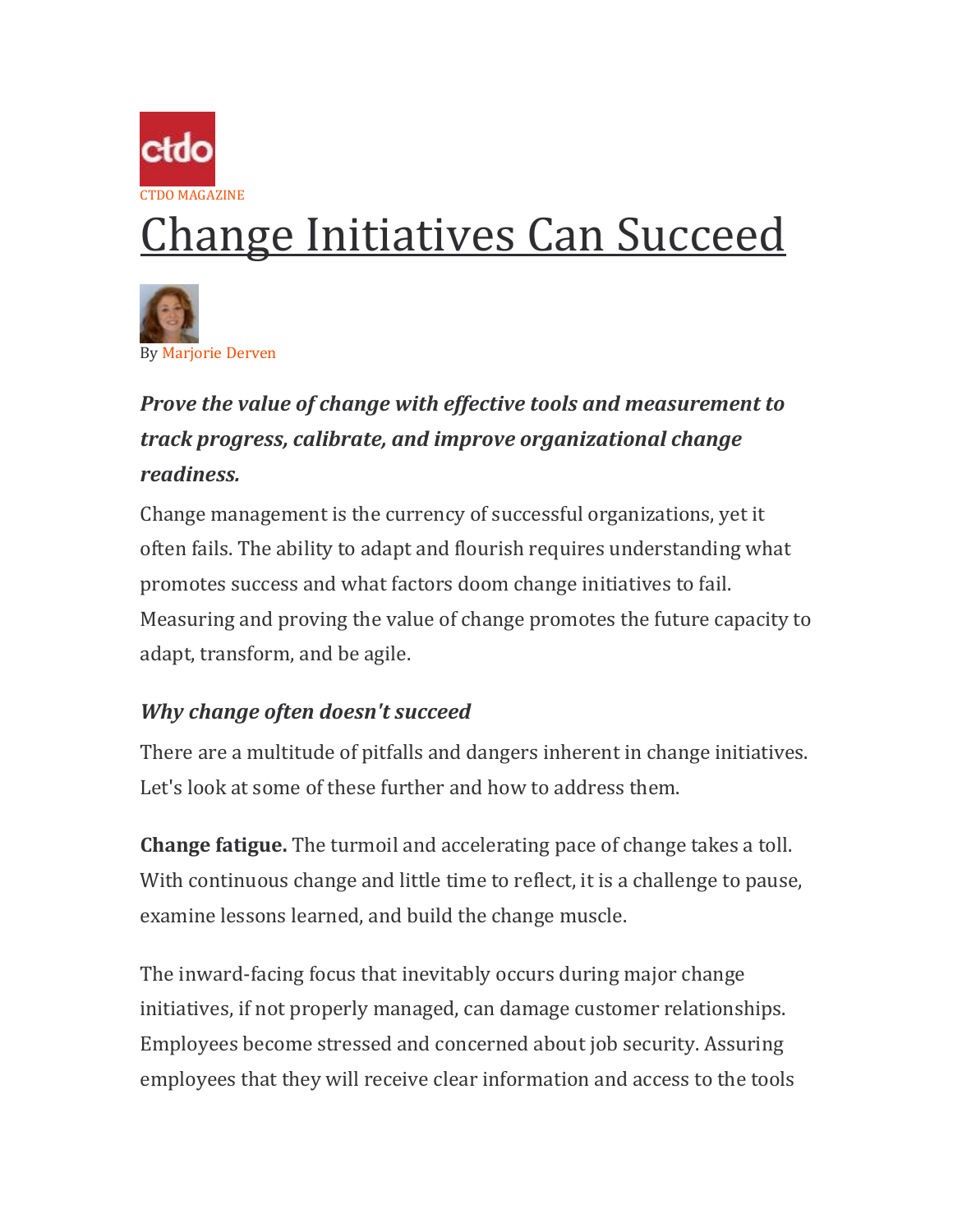they need will reduce their feelings of being out of control, a major driver for stress.

**The myth of winning hearts and minds.** Repeatedly cited as a key element of change management, focusing on heart and minds may backfire when the proposed changes will not benefit everyone. What makes change more challenging than ever today is that it is often undertaken when organizations are making record profits. Translating the need for change and restructuring is a harder sell during boom times compared to turnaround situations when transformation is clearly a matter of survival. In such cases, what becomes particularly important is:

- providing accountable, reliable information
- treating employees with respect
- sharing what is known, along with what is in progress, what will stay the same, and what will change
- defining the degree of autonomy or freedom employees have to shape the change
- encouraging experimentation and appropriate risk-taking to help engage employees so they stay focused on the big picture.

When possible, having a higher, inspiring purpose that employees can connect to will provide a powerful motivator for employees to support the change. Encouraging employees to create their own personal change plans can promote understanding and engagement, but this strategy is underutilized.

Interactive meetings with employees to capture and respond to their perspectives on change will foster greater traction—and capture potentially valuable ideas that you may otherwise miss.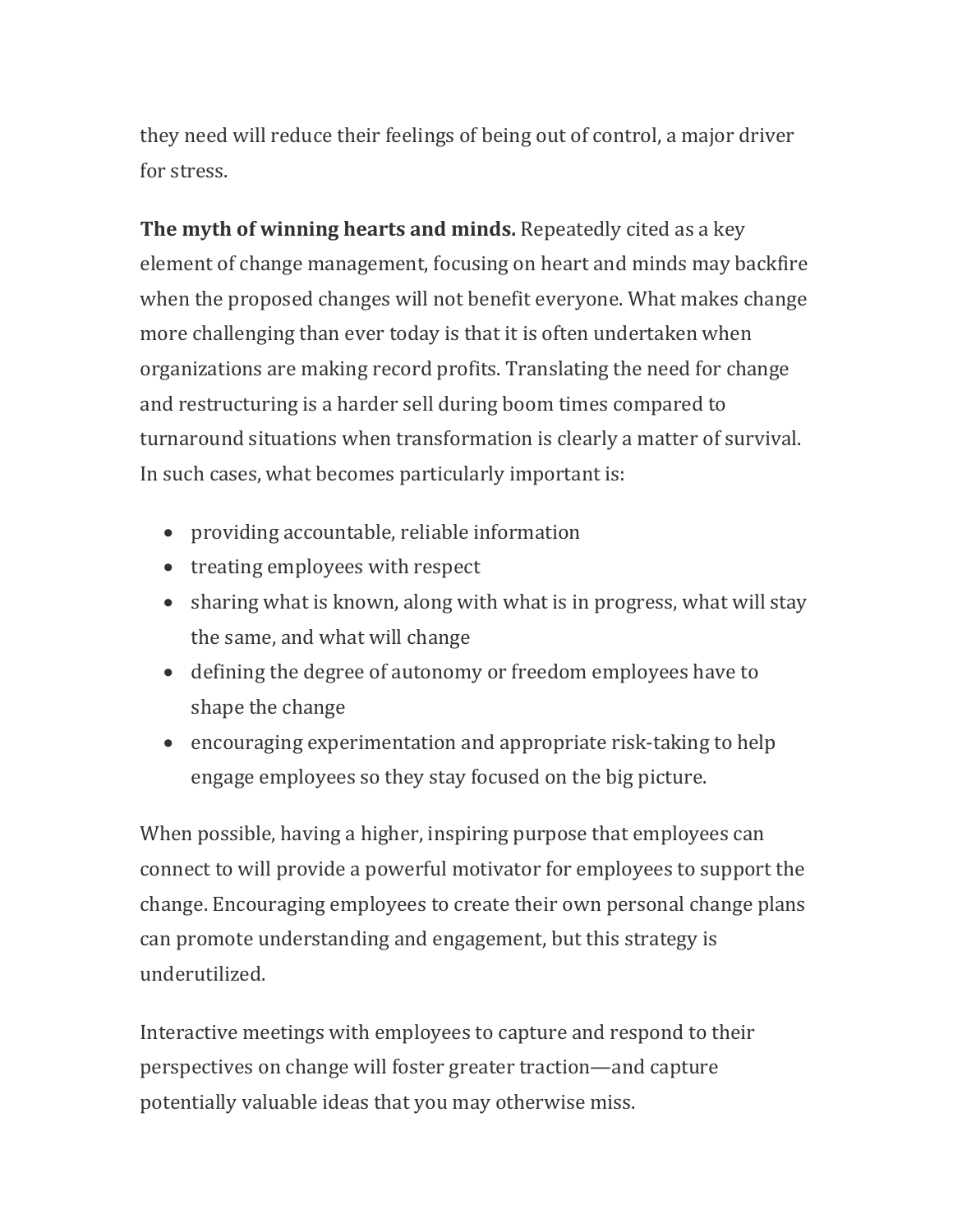**Bypassing middle managers.** Effective change management means reaching out—up, down, and across the organization, artfully combining one-to-many and one-on-one conversations. Too often, companies bypass middle managers, treating them as an afterthought in change communications. Consequently, middle managers are disempowered and unprepared to address employees' concerns and questions. In these circumstances, middle managers are more likely to convey negativity, instead of acting as a key conduit to align employees and have them focus on the future and commit to the new direction.

Executive leadership town halls—while great vehicles to ensure a company delivers a consistent message simultaneously to all—must be supplemented with personalized communications. Employees are frequently most influenced by individuals they know and trust, including managers, colleagues, and team members with whom they interact regularly.

**Too much or too little change management.** Change management is ineffective when delivered as an afterthought, not at all, or as an overwhelming blast of irrelevant standardized templates, tools, and messaging. Effective change management instead targets the right employees and other stakeholders at the right time, in the right way.

Companies should identify the right employees and stakeholders at the outset and over the course of the phases of change, including segmenting who will be affected most directly and others for whom the change is more indirect.

The right time involves planning a cadence of messaging that is meaningful, relevant, and accessible. While legal or regulatory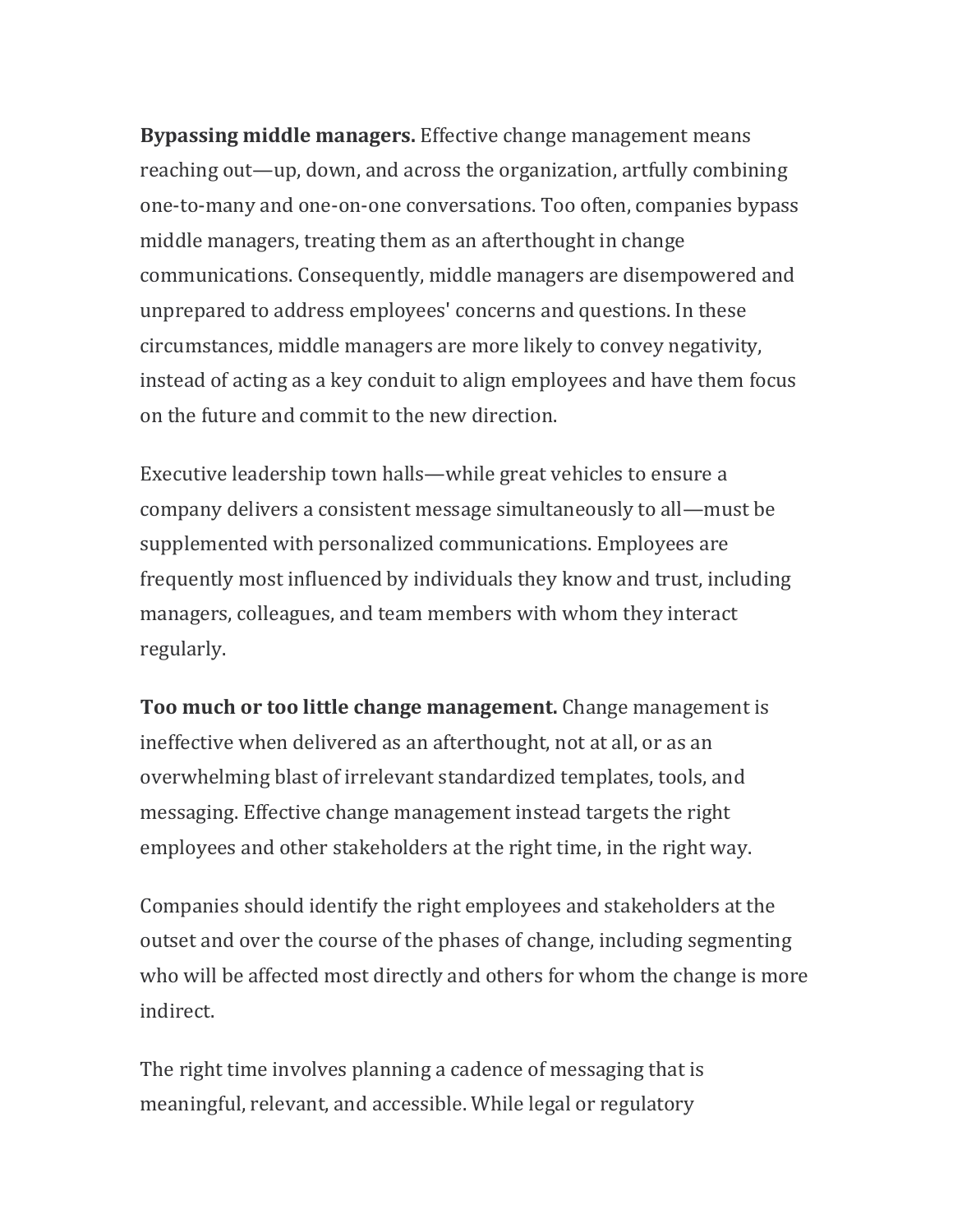requirements will dictate some issues related to timing, other change management communications can be delivered when needed most.

The right way requires assessing opportunities for shaping the change: Buy-in will be much higher when it is participative. Leaders typically send conflicting messages about how much employees and others must shape the change. When this degree of decision making and freedom is rescinded, feelings of disempowerment and even betrayal are common, with loss of trust as the casualty.

#### *Measuring change: Assess, apply, improve, and learn for the future*

Measuring and proving the value of a change initiative's success is important for multiple reasons. Without metrics, it is difficult to track, calibrate, and learn. Moreover, measuring creates accountability and signals to the organization that learning about the capability to change matters.

Companies should measure specific change initiatives as well as meta-level transformation capabilities. The owner of change management metrics varies, given that some companies have a formal transformation office; but talent development professionals can lead this if they are properly resourced.

By tracking the change effort, talent development professionals send the message that this is important, helping to foster fact-based thinking, develop the organization's problem-solving capacity, and increase the transformation muscle internally.

Companies should see measuring change effectiveness as a way to learn on both the organizational and individual level. Because not all large-scale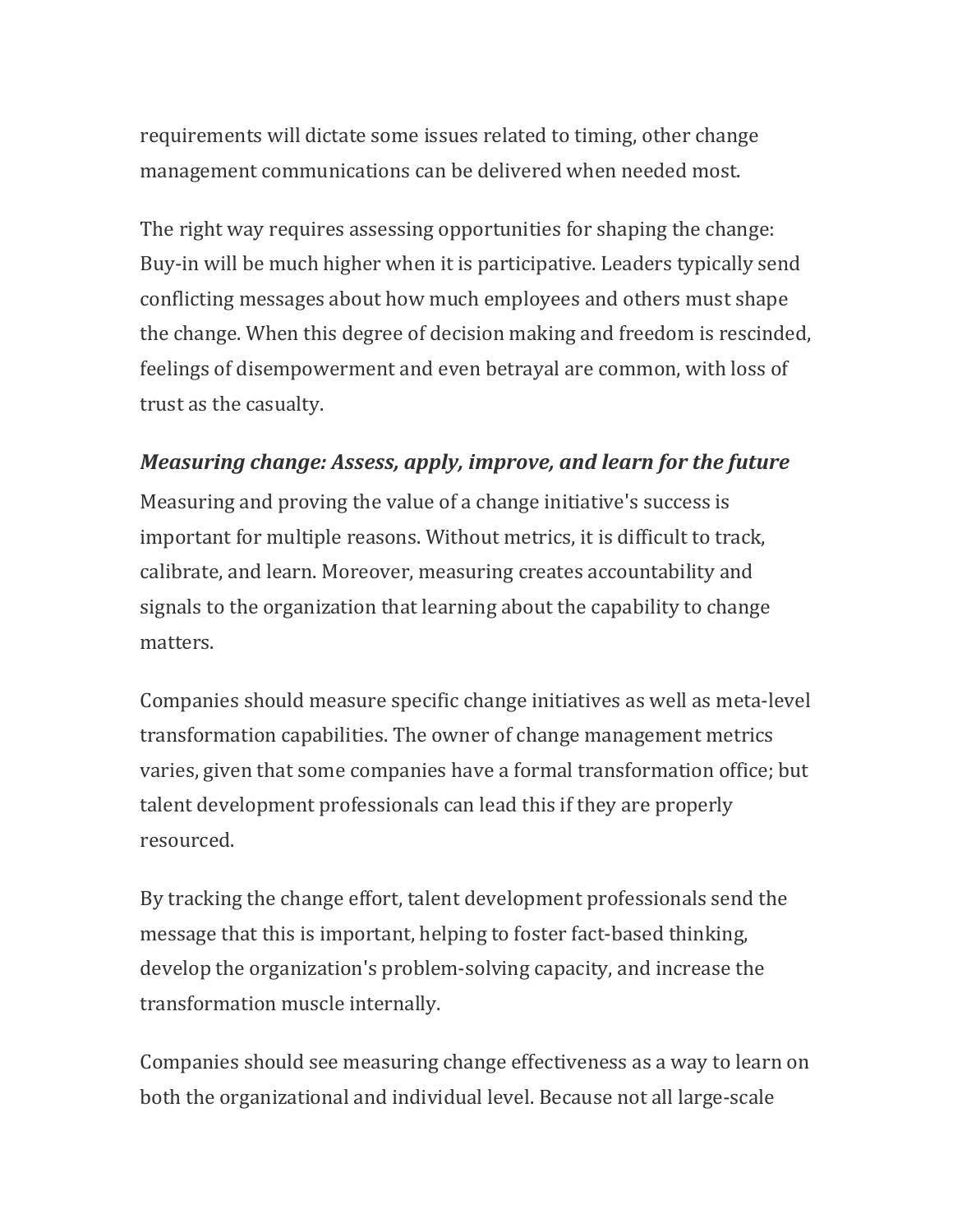change will be positive for every stakeholder, everyone can derive the key benefits of greater resilience and capacity to manage change. Learning agility is arguably the single most important capability required to be successful today and in the future.

#### *Design a change measurement strategy by change phases*

To frame the measurement strategy, consider the phases of change—the current, transition, and future states—to prove the value of change, deploying planned checkpoints during each.

**Current state.** Clearly define what the current state is, where the company wants to go, and why.

- Are the need for change and the root causes well defined?
- Is the change initiative adequately funded and resourced with clear executive sponsorship?
- Is the plan defined, with distinct milestones, roles, and accountabilities, but allows for agility and flexibility?
- What is the organizational capacity and readiness for change?

**Transition state.** Identify the key stakeholders, risk factors, and plans to address productivity dips and other challenges.

- Is it clear who the stakeholders are, how and when they will be affected, and what the change will mean in terms of new roles, responsibilities, and skills?
- Are there change journeys that identify the road map for employees?
- Are managers on board to help communicate the change?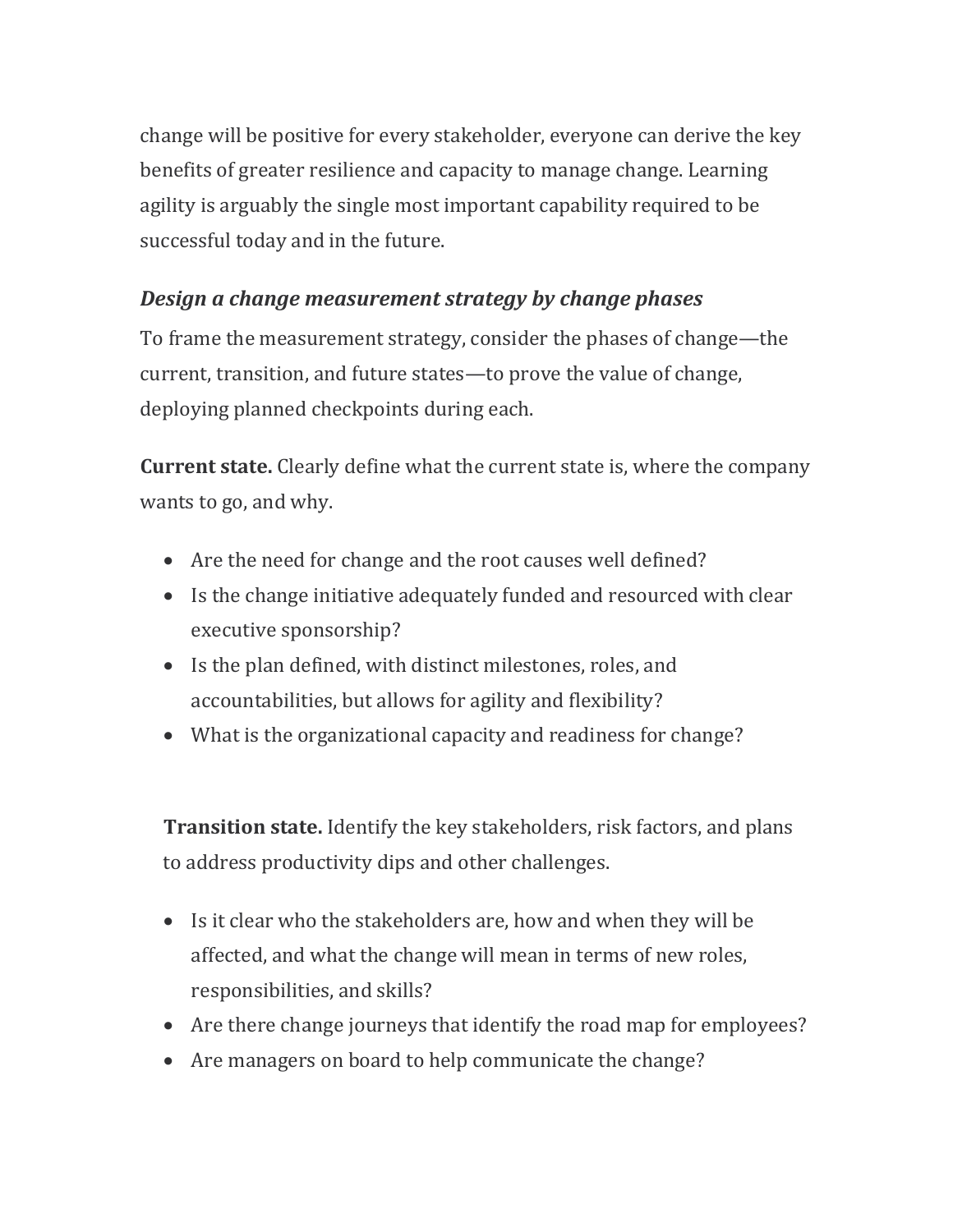• Are the necessary resources and support available during this critical time of uncertainty?

**Future state.** Determine the intended outcomes to achieve and at what cost.

- Was there a negative impact on productivity?
- How will the company sustain and reinforce the intended change?
- Has the company captured lessons learned that it can apply to the next change effort?

Surveys, observations, focus groups, and listening tours can be effective throughout these phases, and availability of digital tools provides opportunities to deliver real-time data, promote interactivity, and personalize messaging.

Multiple touchpoints are needed to assess the impact of the change, because reactions are likely to be highly fluid—data represent only a snapshot in time. Repeating certain core metrics that serve as a baseline promotes the ability to adjust and respond in a timely way as needed. However, you must balance this cadence of data collection with other factors, such as business interruption and feedback overload.

#### *Measuring what matters*

Essential to establishing the value of change and capturing insights is to keep change management metrics simple and actionable. From the outset, executives, key leaders, and project managers should have clarity regarding what measures will be meaningful. Measuring the degree to which the intended impact of the change has been accomplished is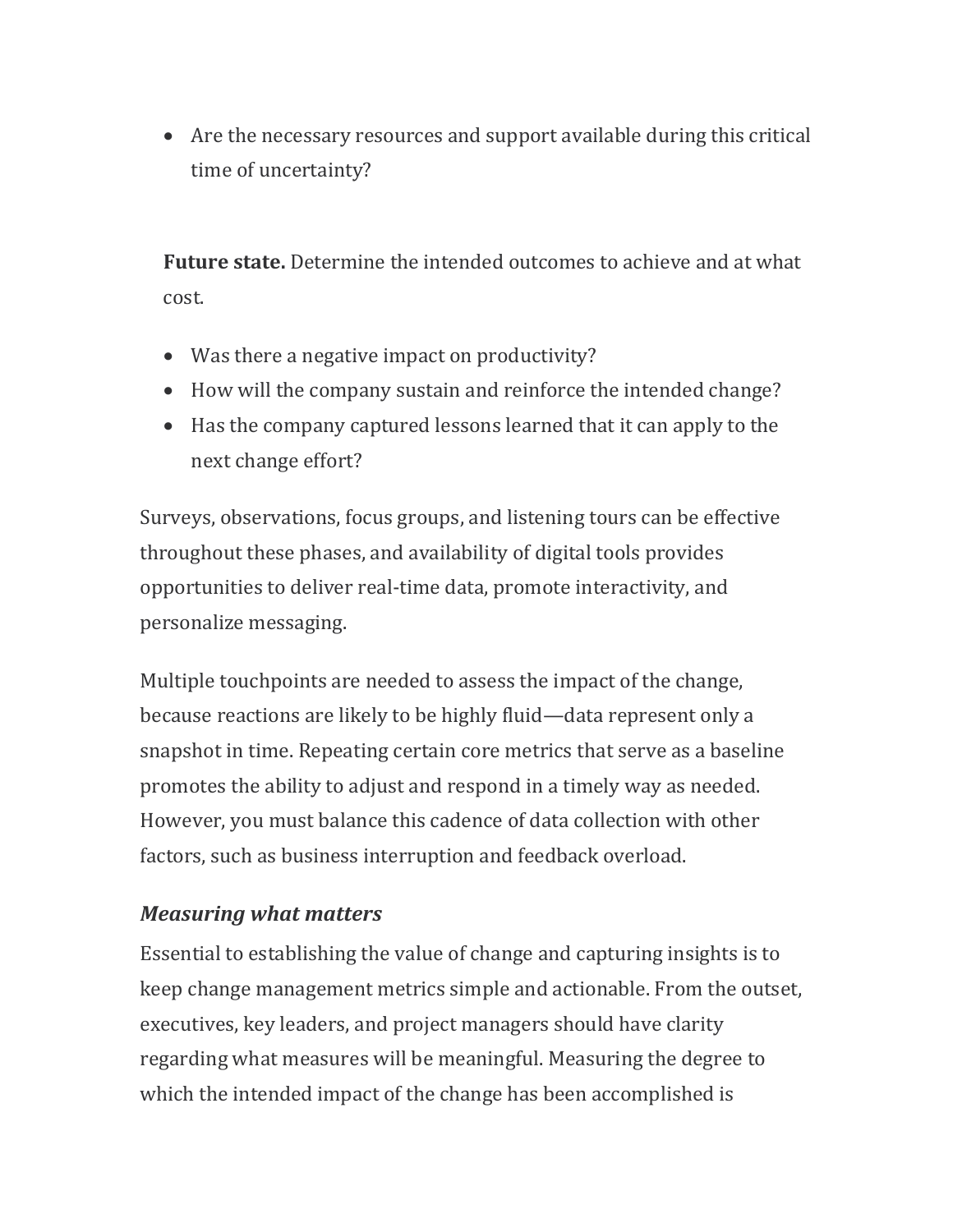fundamental but not sufficient. As in most measurement initiatives, it is best to deploy multiple methodologies and perspectives to obtain a fuller picture of the truth (see the sidebar for more).

Further, be sure to address the challenges associated with measurement:

- measuring what is easy to capture versus what truly matters
- limited resources reduce organizational capacity and the appetite for measurement
- the speed of change conflicts with the need to pause, reflect, and understand what is working and what needs to be adjusted
- a lack of baseline measures makes it difficult to track progress.

Likewise, concerns about delivering bad news can be a barrier. When selecting high-priority, actionable areas, be sure to use a balanced scorecard, identify leading and lagging indicators and calibrate as needed, and capture quantitative and qualitative data (the reasons behind what worked and what didn't).

#### *Keep the end in mind*

To drive successful results, you need to define the intended outcomes and benefits of the change and provide appropriate resourcing, risk mitigation, and clear guardrails so that employees are clear about the requirements. Change can be uncomfortable and messy, so the line of sight into progress and short-term wins promotes improved alignment and results. Deploying a change model—such as Kotter's 8-Step Model; the Prosci approach; Bridges transition model; or Kurt Lewin's theory of unfreeze change and freeze—is also helpful to frame progress. With change as an essential leadership and organizational capability, capturing lessons learned is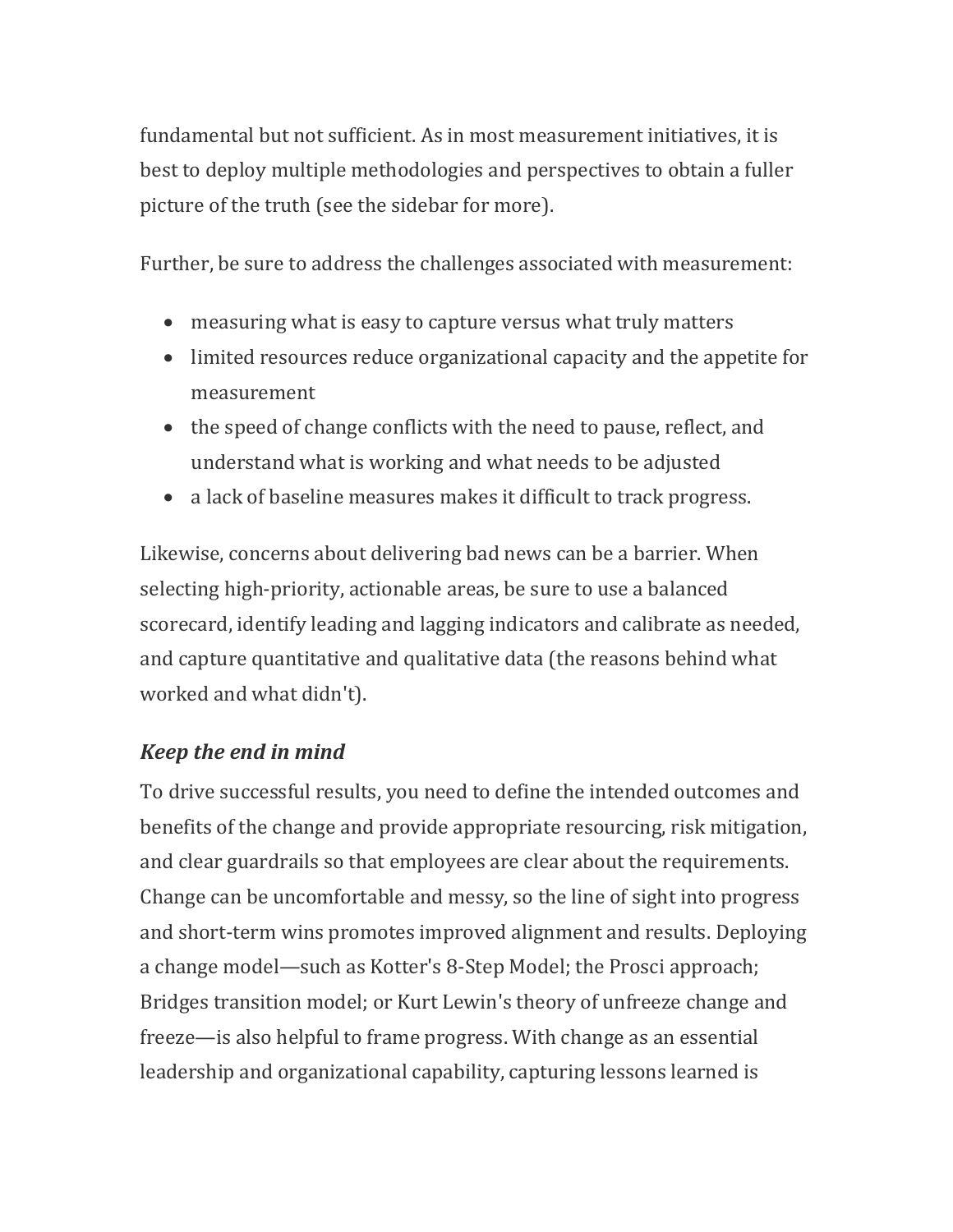critical so that the company can more effectively execute successive waves of changes and prove scalability for the future.

#### *The Metrics of Change*

When measuring change, your categories of metrics can include both hard and soft metrics. Here are examples of each.

#### **Hard metrics**

- Achieving intended business results, such as growth, cost savings, performance, and productivity improvements
- Alignment with key strategic priorities
- Speed of execution in a cost-effective manner
- Progression of project milestones and execution
- Customer impact
- Level of employee engagement
- Attrition
- Risk mitigation
- Sustainability of the change

#### **Soft metrics**

- Engagement scores
- Adoption rates
- Learning capture and transfer—demonstration of new capabilities on an individual and organization level
- How well leaders are setting an example and clear vision
- Employee feedback about the change
- The development of change capacity